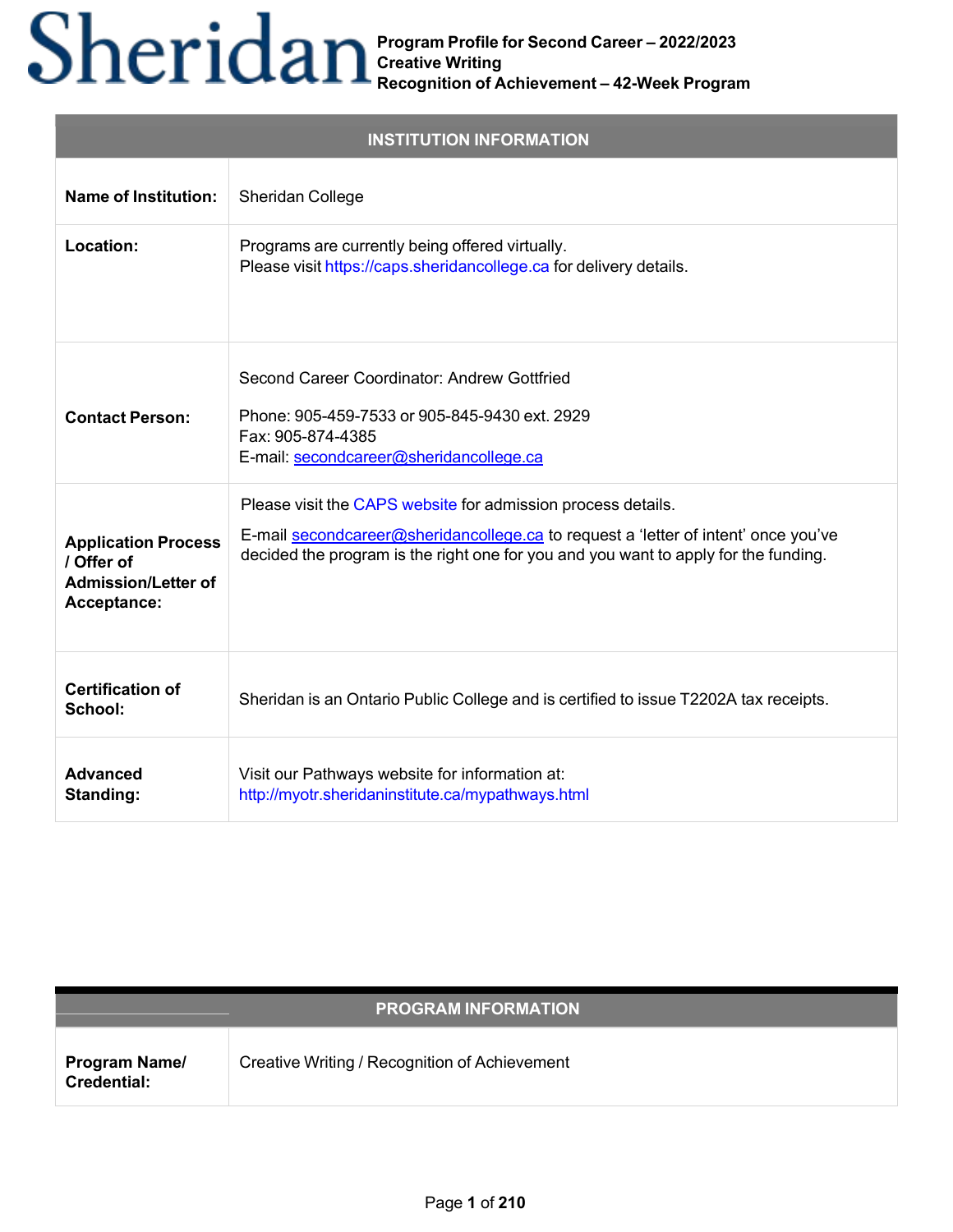| <b>Program-Specific</b><br><b>Admission</b><br><b>Requirements:</b>                      | https://caps.sheridancollege.ca/products/creative-writing.aspx |                                                                                                                                                                                                                                                                                                                                                                                    |                |                                     |   |                                      |  |
|------------------------------------------------------------------------------------------|----------------------------------------------------------------|------------------------------------------------------------------------------------------------------------------------------------------------------------------------------------------------------------------------------------------------------------------------------------------------------------------------------------------------------------------------------------|----------------|-------------------------------------|---|--------------------------------------|--|
| <b>Program Offered</b><br><b>SEPTEMBER 2022</b><br><b>Start/End dates by</b><br>semester | 1                                                              | Sept. 12, 2022<br>To<br>Dec. 16, 2022                                                                                                                                                                                                                                                                                                                                              | $\overline{2}$ | Jan. 9, 2023<br>To<br>Apr. 14, 2023 | 3 | May 8, 2023<br>To<br>Aug. 11, 2023   |  |
| <b>Program Offered</b><br><b>JAN 2023</b><br><b>Start/End dates by</b><br>semester       | 1                                                              | Jan 9, 2023<br>To<br>Apr 14, 2023                                                                                                                                                                                                                                                                                                                                                  | $\overline{2}$ | May 8, 2023<br>To<br>Aug 11, 2023   | 3 | Sept. 12, 2023<br>To<br>Dec 16, 2023 |  |
| <b>Program Offered</b><br><b>MAY 2023</b><br><b>Start/End dates by</b><br>semester       | 1                                                              | May 8, 2023<br>To<br>Aug 11, 2023                                                                                                                                                                                                                                                                                                                                                  | $\overline{2}$ | Sept 12, 2023<br>to<br>Dec 16, 2023 | 3 | Jan. 8, 2024<br>To<br>April 19, 2024 |  |
| Program Length/<br><b>Hours/Weeks:</b>                                                   |                                                                | Program duration (weeks): 42<br>Total instructional hours: 126<br>Programs starting in September have a holiday break of approximately 3 weeks.<br>Programs starting in January and May run continuously over 8 months (no summer<br>break), with two weeks between semesters.<br>Students will be notified about their class schedule prior to the beginning of each<br>semester. |                |                                     |   |                                      |  |
| <b>Class Size:</b>                                                                       |                                                                | Approximately 35                                                                                                                                                                                                                                                                                                                                                                   |                |                                     |   |                                      |  |

https:[//www.sheridancollege.ca/programs/courses/course-outline-search](http://www.sheridancollege.ca/programs/courses/course-outline-search)

**Course Outline:**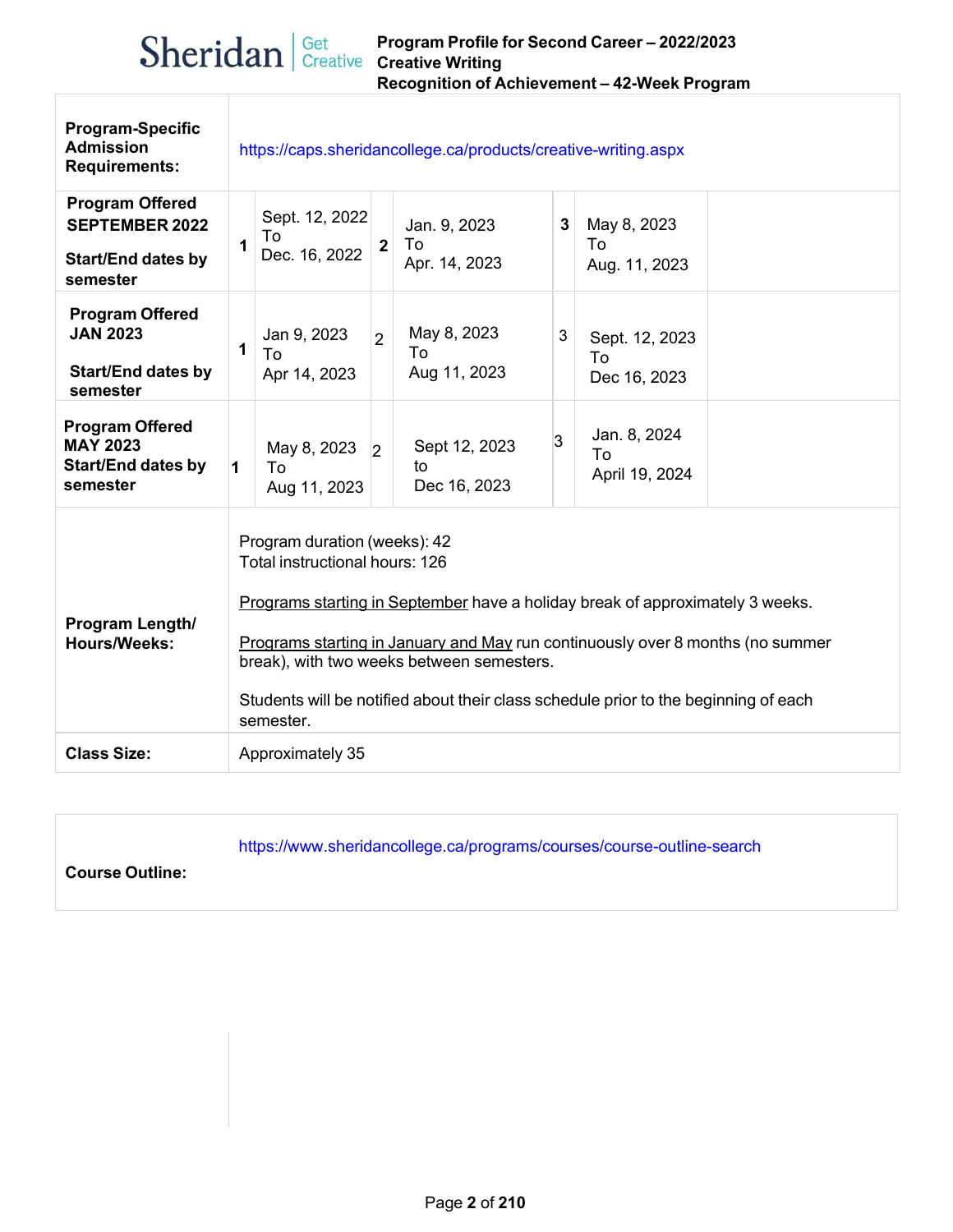| $\text{Sheridan}$ Get Program Profile f | Program Profile for Second Career - 2022/2023 |
|-----------------------------------------|-----------------------------------------------|
|                                         | Recognition of Achievement - 42-Week Program  |

| <b>Annual Tuition:</b><br>(applicable at time<br>of publication -<br>subject to change<br>without notice) | \$786.24<br>https://caps.sheridancollege.ca/products/creative-writing.aspx<br>Tuition fees are regulated by the Ministry of Advanced Education and Skills Development<br>and a change could be made by action of the Ontario Government.<br>As the Fee Guide is prepared in advance, Sheridan reserves the right to make changes<br>due to errors and omissions. Additional fees will apply for some programs with a modified<br>curriculum. All information provided is current as of publication. |
|-----------------------------------------------------------------------------------------------------------|-----------------------------------------------------------------------------------------------------------------------------------------------------------------------------------------------------------------------------------------------------------------------------------------------------------------------------------------------------------------------------------------------------------------------------------------------------------------------------------------------------|
| Parking:<br>(applicable at time<br>of publication -<br>subject to change<br>without notice)               | https://epark.sheridancollege.ca/                                                                                                                                                                                                                                                                                                                                                                                                                                                                   |
| <b>Book Costs:</b><br>(applicable at time<br>of publication -<br>subject to change<br>without notice)     | \$0                                                                                                                                                                                                                                                                                                                                                                                                                                                                                                 |
| <b>Other Costs:</b>                                                                                       | Ancillary fees - \$122.7                                                                                                                                                                                                                                                                                                                                                                                                                                                                            |
| <b>Payment Policy for</b><br><b>Second Career:</b>                                                        | Purchase your course from our CAPS website when the courses become available and<br>provide your receipt to your ministry.                                                                                                                                                                                                                                                                                                                                                                          |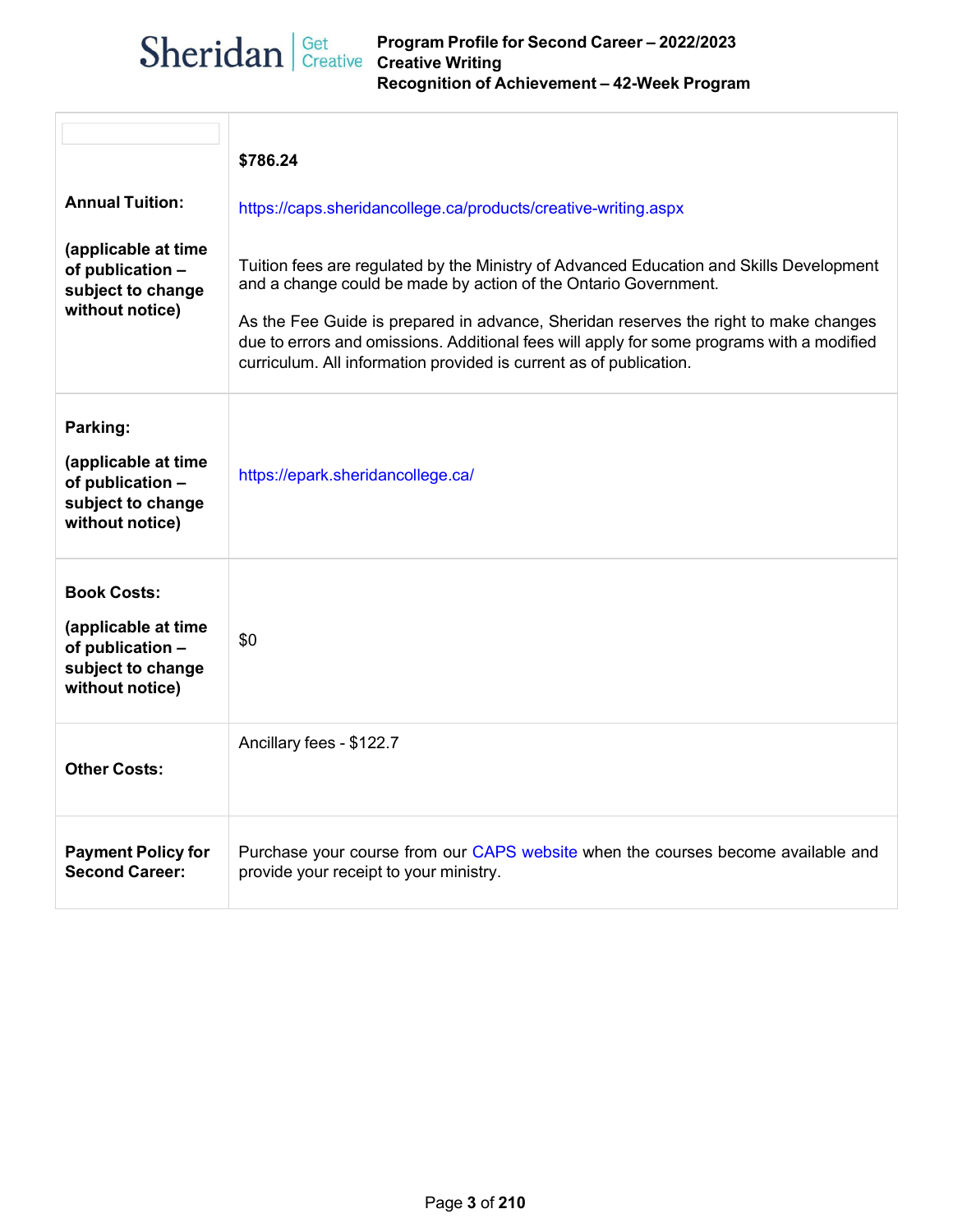## **Program Profile for Second Career – 2022/2023**  $\text{Sheridan}$  Get Program Profile f **Recognition of Achievement – 42-Week Program**

| <b>Withdrawal/Refund</b><br><b>Policy</b>                                                                             | For refunds or withdrawals, please visit:<br>https://caps.sheridancollege.ca/student-guide/transfers-refunds-and-withdrawals.aspx<br>Please note: As a Second Career-funded student, all refunds are to be returned to your<br>funder.                                                                                                                              |  |  |
|-----------------------------------------------------------------------------------------------------------------------|---------------------------------------------------------------------------------------------------------------------------------------------------------------------------------------------------------------------------------------------------------------------------------------------------------------------------------------------------------------------|--|--|
| <b>Your Second Career</b><br>and Career<br><b>Opportunities:</b>                                                      | This program is designed for both beginner and advanced writers - learn specific writing<br>techniques (including alliteration) and fundamental grammar and publication techniques<br>that will help enhance written craft.                                                                                                                                         |  |  |
| Please identify the<br>main skill learners<br>can expect to gain<br>upon completion of<br>the<br>micro-<br>credential | • Learners will gain specific writing techniques (including alliteration) and fundamental<br>grammar and publication techniques that will help enhance their written craft.                                                                                                                                                                                         |  |  |
| <b>Method of</b><br>Instruction:                                                                                      | online                                                                                                                                                                                                                                                                                                                                                              |  |  |
| <b>Equipment</b><br><b>Availability:</b>                                                                              | Students will have access to computers in open access computer labs.                                                                                                                                                                                                                                                                                                |  |  |
| <b>Instructor</b><br><b>Qualifications:</b>                                                                           | Our faculty is hired based on a combination of industry experience and academic<br>qualifications. Most faculty have relevant Master's degrees and/or professional<br>certifications where applicable.<br>Our faculty is provided with opportunities to engage in professional development to<br>ensure currency in their field and proficiency in teaching adults. |  |  |

| <b>Curriculum Design:</b> | All programs are designed and kept up to date with input from Research and Innovation<br>teams which include representation from employers and industry organizations.      |  |  |  |  |
|---------------------------|-----------------------------------------------------------------------------------------------------------------------------------------------------------------------------|--|--|--|--|
|                           | The Centre for Teaching and Learning at Sheridan oversees the design of new programs<br>and courses and maintains a schedule of program review to keep programs up to date. |  |  |  |  |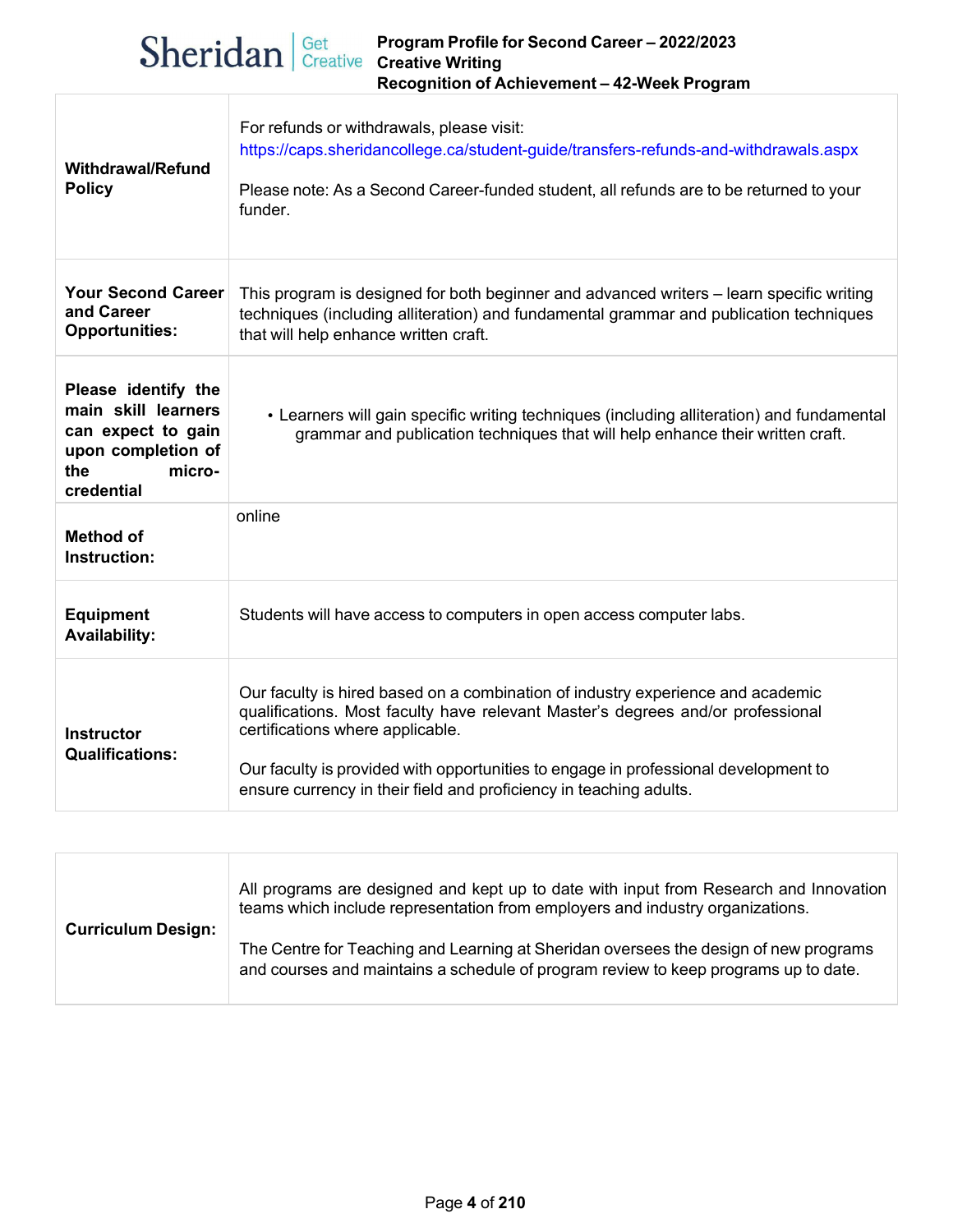|                                                                                      | Sheridan Get Program Profile 1<br>Program Profile for Second Career - 2022/2023<br>Recognition of Achievement - 42-Week Program                                                                                                                                                                                                                                                                                                                                                                                                                                                                                         |
|--------------------------------------------------------------------------------------|-------------------------------------------------------------------------------------------------------------------------------------------------------------------------------------------------------------------------------------------------------------------------------------------------------------------------------------------------------------------------------------------------------------------------------------------------------------------------------------------------------------------------------------------------------------------------------------------------------------------------|
| <b>Evaluation of</b><br>Instructors,<br><b>Courses and</b><br>Programs:              | Students have the opportunity to complete a formal evaluation of the course and<br>instructor at the end of each course.<br>Public colleges must survey students, graduates and employers as mandated by the<br>Ministry of Advanced Education and Skills Development to obtain information on Key<br>Performance Indicators (KPIs). Please visit:<br>https://www.sheridancollege.ca/about/administration-governance/policies-<br>accountability/key-performance-indicators                                                                                                                                             |
| <b>Physical Facilities:</b>                                                          | Sheridan classrooms and campus facilities are accessible and are designed to support a<br>wide range of applied learning activities. Classrooms and labs are equipped with modern<br>technology, including digital AV teaching and learning aids. Our Trafalgar, Davis and<br>Hazel McCallion campuses have physical fitness facilities, full-service cafeterias, modern<br>learning resource centres and vibrant student centres which contribute to supporting<br>student learning and life. Each campus has attractive grounds that provide a relaxing<br>counterpoint to the hustle and bustle of student activity. |
| <b>Additional Supports</b><br>and Resources:                                         | As a public college, Sheridan is able to offer a full range of student services and supports.<br>Please review our services by visiting:<br>https://www.sheridancollege.ca/student-life/student-services                                                                                                                                                                                                                                                                                                                                                                                                                |
| <b>Accessibility:</b>                                                                | The Accessible Learning Services Office facilitates equal access for eligible students with<br>disabilities by coordinating reasonable academic accommodations and support services.<br>For more information on student accommodations, please visit:<br>https://www.sheridancollege.ca/student-life/student-services/accessible-learning-services                                                                                                                                                                                                                                                                      |
| <b>Key Performance</b><br>Indicators (KPI) -<br>(graduation,<br>employment<br>rates) | https://www.sheridancollege.ca/about/administration-governance/policies-<br>accountability/key-performance-indicators                                                                                                                                                                                                                                                                                                                                                                                                                                                                                                   |
|                                                                                      |                                                                                                                                                                                                                                                                                                                                                                                                                                                                                                                                                                                                                         |

## **ADDITIONAL NOTES**